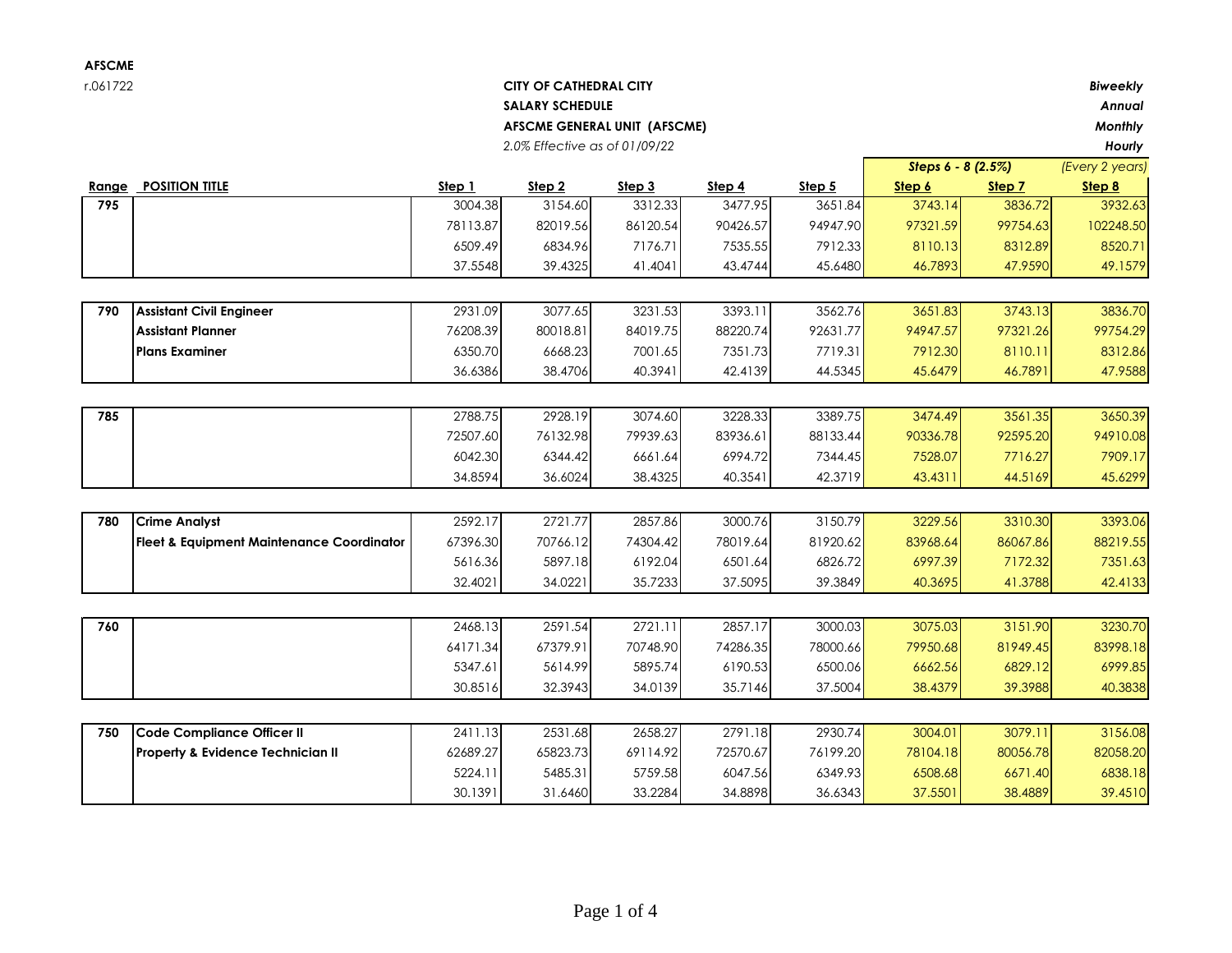## r.061722 **CITY OF CATHEDRAL CITY** *Biweekly* **SALARY SCHEDULE** *Annual* **AFSCME GENERAL UNIT (AFSCME)** *Monthly*

*2.0% Effective as of 01/09/22 Hourly*

|       |                                     |          |          |          |          |          | Steps 6 - 8 (2.5%) |          | (Every 2 years) |
|-------|-------------------------------------|----------|----------|----------|----------|----------|--------------------|----------|-----------------|
| Range | <b>POSITION TITLE</b>               | Step 1   | Step 2   | Step 3   | Step 4   | Step 5   | Step 6             | Step 7   | Step 8          |
| 740   | <b>Public Safety Dispatcher II</b>  | 2350.28  | 2467.80  | 2591.19  | 2720.75  | 2856.79  | 2928.20            | 3001.41  | 3076.45         |
|       |                                     | 61107.39 | 64162.76 | 67370.90 | 70739.44 | 74276.41 | 76133.32           | 78036.66 | 79987.57        |
|       |                                     | 5092.28  | 5346.90  | 5614.24  | 5894.95  | 6189.70  | 6344.44            | 6503.06  | 6665.63         |
|       |                                     | 29.3785  | 30.8475  | 32.3899  | 34.0094  | 35.7099  | 36.6025            | 37.5176  | 38.4556         |
|       |                                     |          |          |          |          |          |                    |          |                 |
| 730   |                                     | 2294.81  | 2409.56  | 2530.03  | 2656.53  | 2789.36  | 2859.10            | 2930.57  | 3003.84         |
|       |                                     | 59665.17 | 62648.43 | 65780.85 | 69069.89 | 72523.39 | 74336.47           | 76194.88 | 78099.76        |
|       |                                     | 4972.10  | 5220.70  | 5481.74  | 5755.82  | 6043.62  | 6194.71            | 6349.57  | 6508.31         |
|       |                                     | 28.6851  | 30.1195  | 31.6254  | 33.2066  | 34.8670  | 35.7388            | 36.6321  | 37.5480         |
|       |                                     |          |          |          |          |          |                    |          |                 |
| 720   | <b>Building Inspector I</b>         | 2239.36  | 2351.32  | 2468.89  | 2592.34  | 2721.95  | 2790.00            | 2859.75  | 2931.24         |
|       | <b>Engineering Technician I</b>     | 58223.27 | 61134.43 | 64191.16 | 67400.71 | 70770.75 | 72540.02           | 74353.52 | 76212.36        |
|       | <b>Administrative Assistant II</b>  | 4851.94  | 5094.54  | 5349.26  | 5616.73  | 5897.56  | 6045.00            | 6196.13  | 6351.03         |
|       |                                     | 27.9920  | 29.3915  | 30.8611  | 32.4043  | 34.0244  | 34.8750            | 35.7469  | 36.6405         |
|       |                                     |          |          |          |          |          |                    |          |                 |
| 710   | Permit Technician II                | 2185.40  | 2294.67  | 2409.40  | 2529.87  | 2656.36  | 2722.77            | 2790.84  | 2860.61         |
|       | <b>Police Records Specialist II</b> | 56820.29 | 59661.30 | 62644.37 | 65776.59 | 69065.42 | 70792.05           | 72561.85 | 74375.90        |
|       |                                     | 4735.02  | 4971.78  | 5220.36  | 5481.38  | 5755.45  | 5899.34            | 6046.82  | 6197.99         |
|       |                                     | 27.3175  | 28.6834  | 30.1175  | 31.6234  | 33.2045  | 34.0346            | 34.8855  | 35.7576         |
|       |                                     |          |          |          |          |          |                    |          |                 |
| 700   |                                     | 2134.50  | 2241.23  | 2353.29  | 2470.95  | 2594.50  | 2659.36            | 2725.85  | 2793.99         |
|       |                                     | 55497.02 | 58271.87 | 61185.46 | 64244.74 | 67456.97 | 69143.40           | 70871.98 | 72643.78        |
|       |                                     | 4624.75  | 4855.99  | 5098.79  | 5353.73  | 5621.41  | 5761.95            | 5906.00  | 6053.65         |
|       |                                     | 26.6813  | 28.0154  | 29.4161  | 30.8869  | 32.4313  | 33.2420            | 34.0731  | 34.9249         |
|       |                                     |          |          |          |          |          |                    |          |                 |
| 690   | Code Compliance Officer I           | 2081.71  | 2185.79  | 2295.08  | 2409.84  | 2530.33  | 2593.59            | 2658.43  | 2724.89         |
|       | <b>Fire Life/Safety Inspector</b>   | 54124.40 | 56830.62 | 59672.15 | 62655.76 | 65788.55 | 67433.26           | 69119.09 | 70847.07        |
|       |                                     | 4510.37  | 4735.89  | 4972.68  | 5221.31  | 5482.38  | 5619.44            | 5759.92  | 5903.92         |
|       |                                     | 26.0214  | 27.3224  | 28.6885  | 30.1230  | 31.6291  | 32.4199            | 33.2304  | 34.0611         |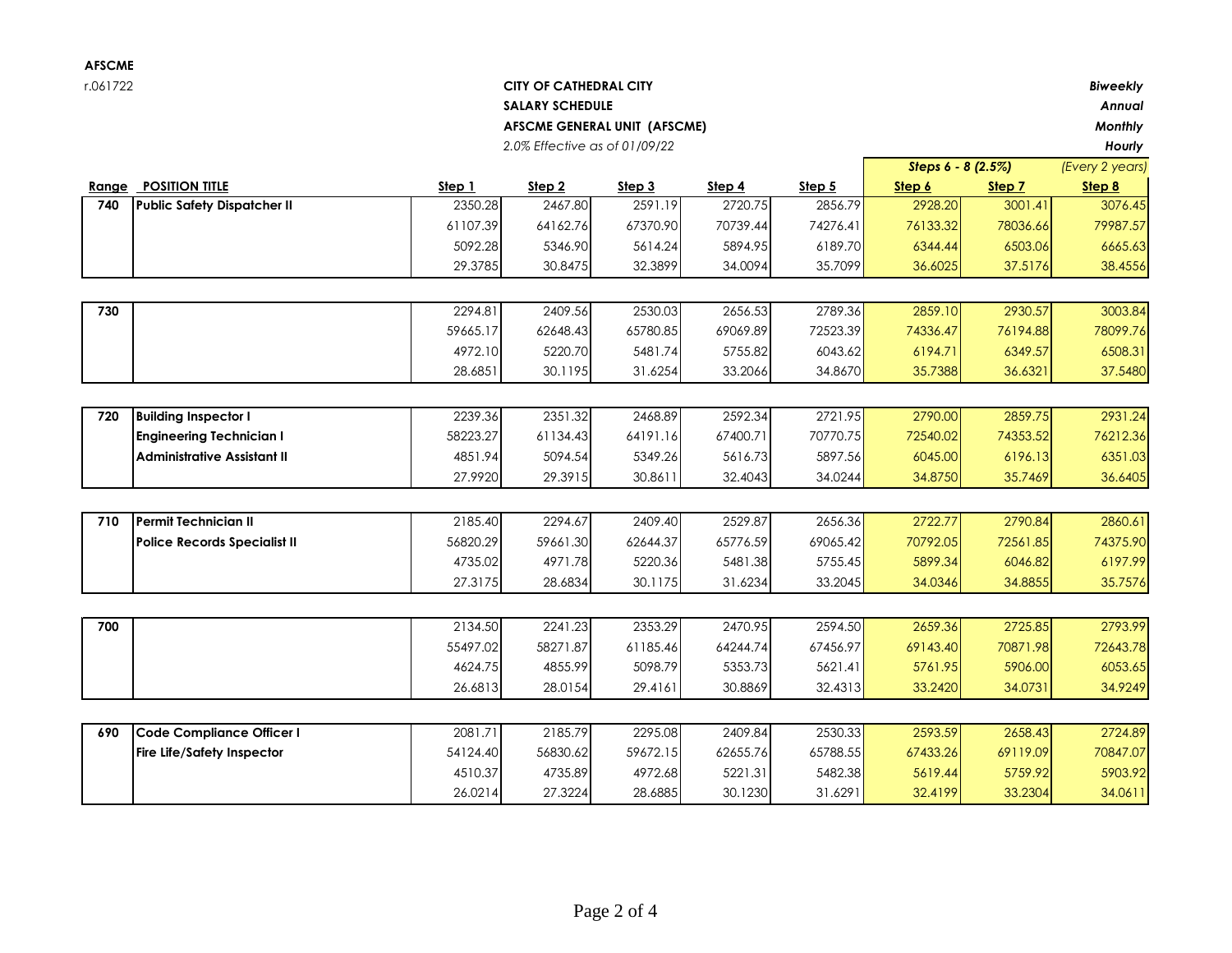| AFSCME                        |                                   |               |                               |          |          |          |          |                                         |                |  |
|-------------------------------|-----------------------------------|---------------|-------------------------------|----------|----------|----------|----------|-----------------------------------------|----------------|--|
| r.061722                      |                                   |               | <b>CITY OF CATHEDRAL CITY</b> |          |          |          | Biweekly |                                         |                |  |
| <b>SALARY SCHEDULE</b>        |                                   |               |                               |          |          |          |          |                                         | Annual         |  |
|                               | AFSCME GENERAL UNIT (AFSCME)      |               |                               |          |          |          |          |                                         | <b>Monthly</b> |  |
| 2.0% Effective as of 01/09/22 |                                   |               |                               |          |          |          |          |                                         | Hourly         |  |
|                               |                                   |               |                               |          |          |          |          | Steps $6 - 8$ (2.5%)<br>(Every 2 years) |                |  |
| Range                         | <b>POSITION TITLE</b>             | <u>Step 1</u> | Step 2                        | Step 3   | Step 4   | Step 5   | Step 6   | Step 7                                  | Step 8         |  |
| 680                           | <b>Administrative Assistant I</b> | 2032.12       | 2133.73                       | 2240.41  | 2352.43  | 2470.06  | 2531.81  | 2595.10                                 | 2659.98        |  |
|                               | <b>Public Safety Dispatcher I</b> | 52835.15      | 55476.91                      | 58250.75 | 61163.29 | 64221.46 | 65826.99 | 67472.67                                | 69159.48       |  |
|                               |                                   | 4402.93       | 4623.08                       | 4854.23  | 5096.94  | 5351.79  | 5485.58  | 5622.72                                 | 5763.29        |  |
|                               |                                   | 25.4015       | 26.6716                       | 28.0051  | 29.4054  | 30.8758  | 31.6476  | 32.4388                                 | 33.2498        |  |
|                               |                                   |               |                               |          |          |          |          |                                         |                |  |

| 670 | 1982.82  | 2081.96  | 2186.06  | 2295.36  | 2410.13  | 2470.38  | 2532.14  | 2595.45  |
|-----|----------|----------|----------|----------|----------|----------|----------|----------|
|     | 51553.32 | 54130.99 | 56837.54 | 59679.41 | 62663.38 | 64229.97 | 65835.72 | 67481.61 |
|     | 4296.11  | 4510.92  | 4736.46  | 4973.28  | 5221.95  | 5352.50  | 5486.31  | 5623.47  |
|     | 24.7853  | 26.0245  | 27.3258  | 28.6920  | 30.1266  | 30.8798  | 31.6518  | 32.4431  |

| 660 | <b>IFacilities Maintenance Worker II</b> | 1935.84  | 2032.63  | 2134.26  | 2240.97  | 2353.02  | 2411.85  | 2472.14  | 2533.95  |
|-----|------------------------------------------|----------|----------|----------|----------|----------|----------|----------|----------|
|     | <b>IPermit Technician I</b>              | 50331.76 | 52848.35 | 55490.77 | 58265.30 | 61178.57 | 62708.03 | 64275.73 | 65882.63 |
|     | IStreet Maintenance Worker II            | 4194.311 | 4404.03  | 4624.23  | 4855.44  | 5098.21  | 5225.67  | 5356.31  | 5490.22  |
|     |                                          | 24.1980  | 25.4079  | 26.6783  | 28.0121  | 29.4128  | 30.1481  | 30.9018  | 31.6744  |
|     |                                          |          |          |          |          |          |          |          |          |
|     |                                          |          |          |          |          |          |          |          |          |

| 650 | <b>ICommunity Service Officer</b>         | 1889.75  | 1984.24  | 2083.45  | 2187.62  | 2297.00  | 2354.43  | 2413.29  | 2473.62  |
|-----|-------------------------------------------|----------|----------|----------|----------|----------|----------|----------|----------|
|     | <b>Property and Evidence Technician I</b> | 49133.52 | 51590.20 | 54169.71 | 56878.19 | 59722.10 | 61215.15 | 62745.53 | 64314.17 |
|     |                                           | 4094.46  | 4299.18  | 4514.14  | 4739.85  | 4976.84  | 5101.26  | 5228.79  | 5359.51  |
|     |                                           | 23.6219  | 24.8030  | 26.0431  | 27.3453  | 28.7125  | 29.4304  | 30.1661  | 30.9203  |

| 640 |                                    | 1843.42  | 1935.59  | 2032.37  | 2133.98  | 2240.68  | 2296.70  | 2354.12  | 2412.97  |
|-----|------------------------------------|----------|----------|----------|----------|----------|----------|----------|----------|
|     |                                    | 47928.81 | 50325.25 | 52841.51 | 55483.59 | 58257.77 | 59714.21 | 61207.07 | 62737.24 |
|     |                                    | 3994.07  | 4193.77  | 4403.46  | 4623.63  | 4854.81  | 4976.18  | 5100.59  | 5228.10  |
|     |                                    | 23.0428  | 24.1949  | 25.4046  | 26.6748  | 28.0085  | 28.7088  | 29.4265  | 30.1621  |
|     |                                    |          |          |          |          |          |          |          |          |
| 630 | <b>Police Records Specialist I</b> | 1671.88  | 1755.47  | 1843.25  | 1935.41  | 2032.18  | 2082.98  | 2135.06  | 2188.44  |
|     | <b>Street Maintenance Worker I</b> | 43468.87 | 45642.31 | 47924.43 | 50320.65 | 52836.68 | 54157.60 | 55511.54 | 56899.33 |
|     | <b>Office Assistant I</b>          | 3622.41  | 3803.53  | 3993.70  | 4193.39  | 4403.06  | 4513.13  | 4625.96  | 4741.61  |
|     |                                    | 20.8985  | 21.9434  | 23.0406  | 24.1926  | 25.4023  | 26.0373  | 26.6883  | 27.3555  |